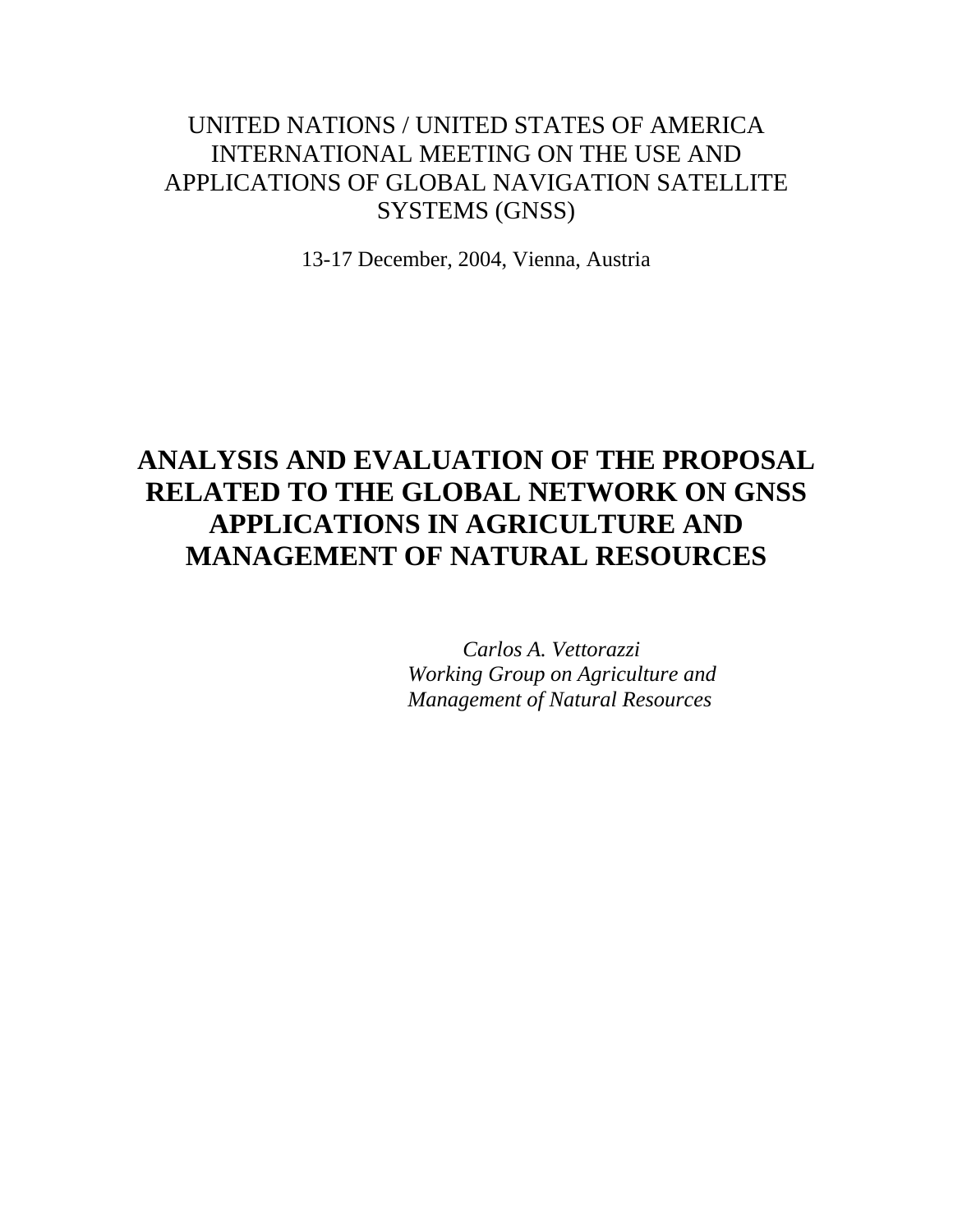## **1. INTRODUCTION**

During the last International Meeting on the Use and Applications of GNSS (Vienna, December 2003), the working group on Agriculture and Management of Natural Resources came up with the recommendation of the **establishment of a Global Information Exchange Network on GNSS applications** in those fields, aiming at **to increase awareness**, by means of disseminating relevant information to a broader community and **to promote capacity building**.

We also recommended the **establishment of a specific board** on the applications of GNSS in Agriculture and Natural Resources. The board would prepare a series of **four regional workshops**, to be followed by one wrap-up meeting, to discuss and disseminate the concept for establishing a framework of the network.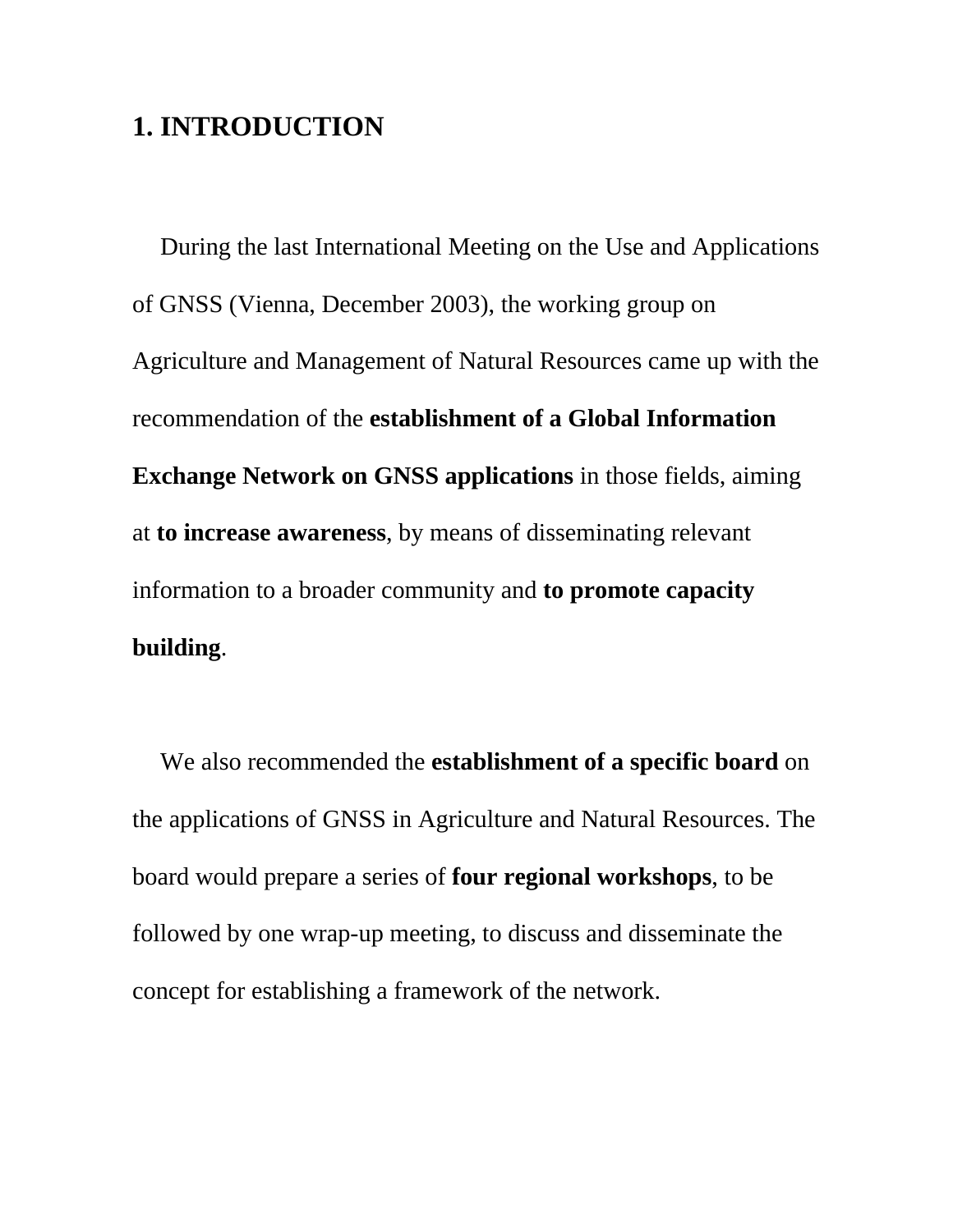By the beginning of March 2004, after an evaluation of the project by OOSA, we should have received a response about our proposal, as well as a work plan for 2004/2005, but, for some reason, it did not happen. Only in September we were informed that we should work more on our proposal in order to make it more effective.

# **2. SOME IDEAS (TO BE DISCUSSED DURING THE MEETING)**

 We think that it is possible to keep the original idea, with some changes, taking advantage of the recommendations of the Action Team (10th Meeting, June 2004):

A) Series of workshops: together with the future regional workshops proposed by the Action Team;